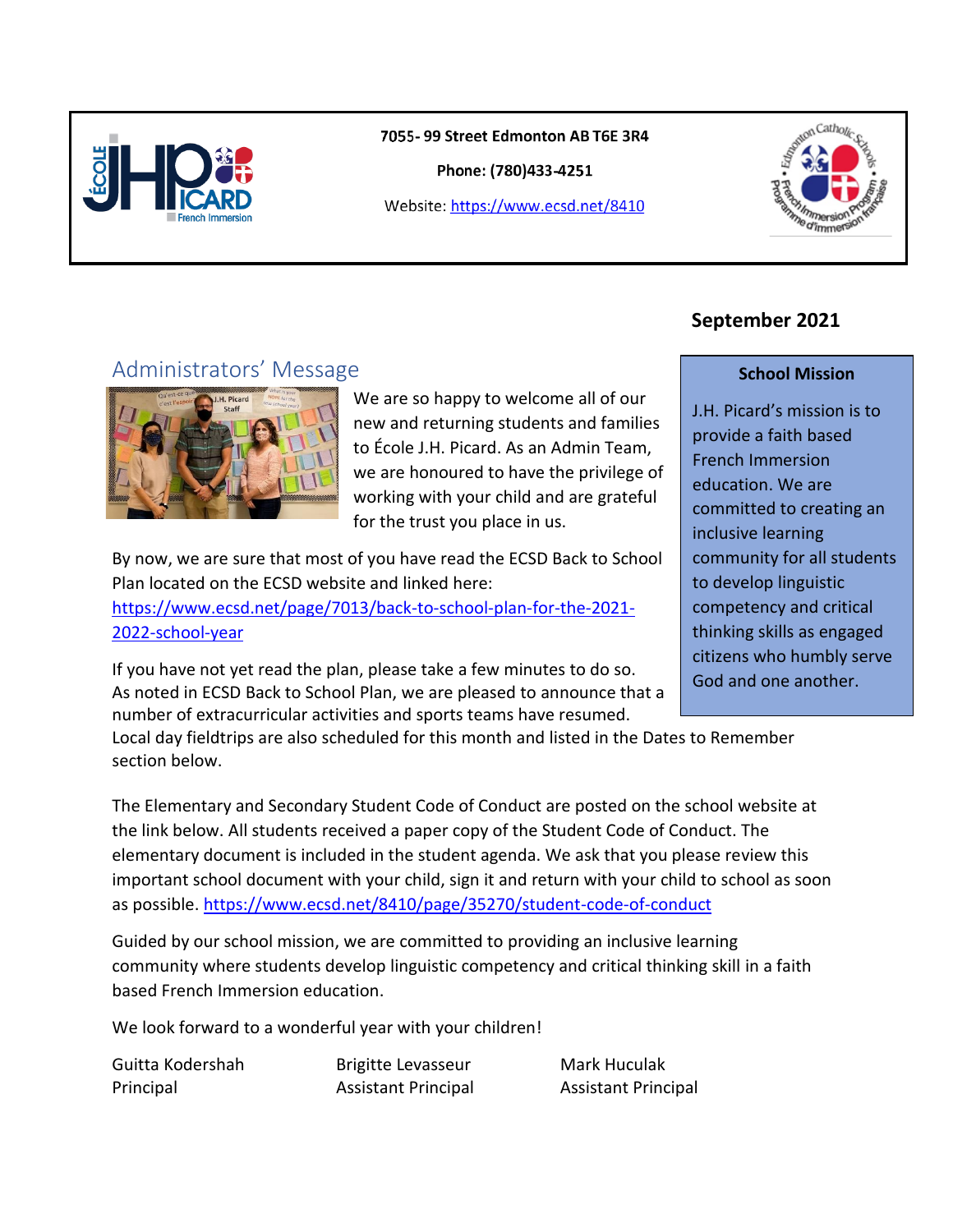# Daily Health Screening



As per AHS guidelines and the division Back to School Plan, students and staff are required to complete the [Alberta Health Daily Checklist](https://www.ecsd.net/_ci/p/34430) to determine whether they can attend school or should stay home. At the direction of Alberta Health, students and staff who test positive for COVID-19 must isolate and cannot attend school. AHS no longer requires contact tracing or

isolation of close contacts, so we will not be notifying parents when we have a positive case of COVID 19 in the school.

**We ask that parents of children who test positive for COVID 19 still notify the school. This information will be kept confidential, but we will make sure that electrostatic cleaning is used to supplement regular cleaning in the classroom(s) the student frequents. Electrostatic cleaning is done in the evening.** 

# Health and Safety Measures



**OTECTS YOU. YOUR MASK PROTECTS ME. By Aberta Reads Bang Street, Gas** 

#### **Sanitizer and Hand Cleaning**

We will continue to provide hand sanitizer at the doors and in classrooms. Students are encouraged to wash their hands frequently. This will keep everyone safer when physical distancing is not always possible.

#### **Illness while on site**

Should a student exhibit signs of illness at school, they will be moved to a designated private area within the school/site. **Parent/caregivers will be notified and required to pick up their child.** Please ensure that student emergency contact information is up-to date in the event that parents cannot be reached.

#### **Wearing Masks-** *ECSD Back to School Plan*

Since the release of our Back to School Plan on August 16, there has been a significant upward trend of COVID-19 cases among school-aged children. Therefore, we are increasing our masking requirements.

**Kindergarten – Grade 12 (updated)** *ECSD Back to School Plan* Masks are mandatory inside schools, the yellow school bus, and all Division provided transportation.

Students are not required to wear masks while eating or drinking, during music or physical education class, or outdoors.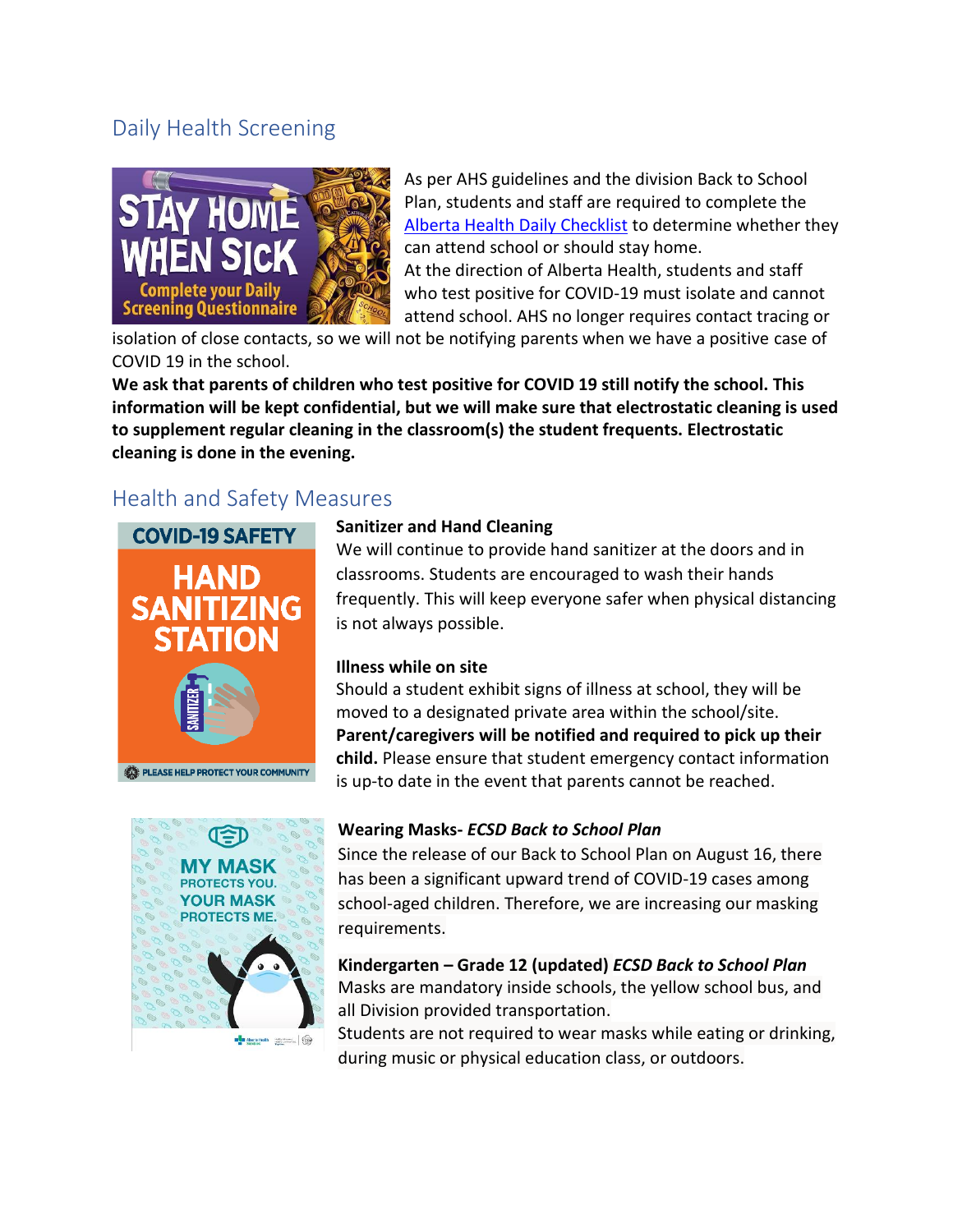### **Staff and Visitors (updated)** *ECSD Back to School Plan*

Masks are mandatory inside schools, the yellow school bus, and all Division provided transportation.

All visitors are required to make appointments, use the Daily Screening Questionnaire, and remain masked for the duration of their visit.

#### **Student Absences**

When a student is absent from school, his/her parents or guardian must call the school at 780- 433-4251 and leave a message indicating the first and last name of the child, their homeroom class and the reason for the absence or email Mme Vicky at [Vicky.Murray@ecsd.net](mailto:Vicky.Murray@ecsd.net)

Students who are absent without a known reason will have their attendance marked as an unexcused absence "AU" and parents will receive an automated phone message.

## Division Theme



Our Division theme for the year, "I know the plans I have for you, says the Lord… plans to give you a future with hope." invites us to reflect upon Jeremiah 29:11. This scripture speaks of hope and reminds us that despite suffering we may experience in life, God has a plan for us to prosper and hope for our future. This is an appropriate message as we continue to work with students in the midst of a pandemic.

## Social Justice at JHP

## *Sowing the Seeds of Hope: JHP staff groups deciding on donation of goods/money to the Mustard Seed*

We are inspired by our adoptive patron saint, St. André Bessette, who demonstrated profound pastoral care by serving others with humility. JHP staff is continuing the work started last school year by students who explored the meaning of stewardship and humble service who planned social justice actions in support of the Mustard Seed with their classes. Our staff was divided into four groups and each group decided on a donation as follows: 1) Hygiene Products; 2) Financial Donation; 3) Menstrual Products; 4) Underwear - all of which will be delivered to the Mustard Seed in the near future.

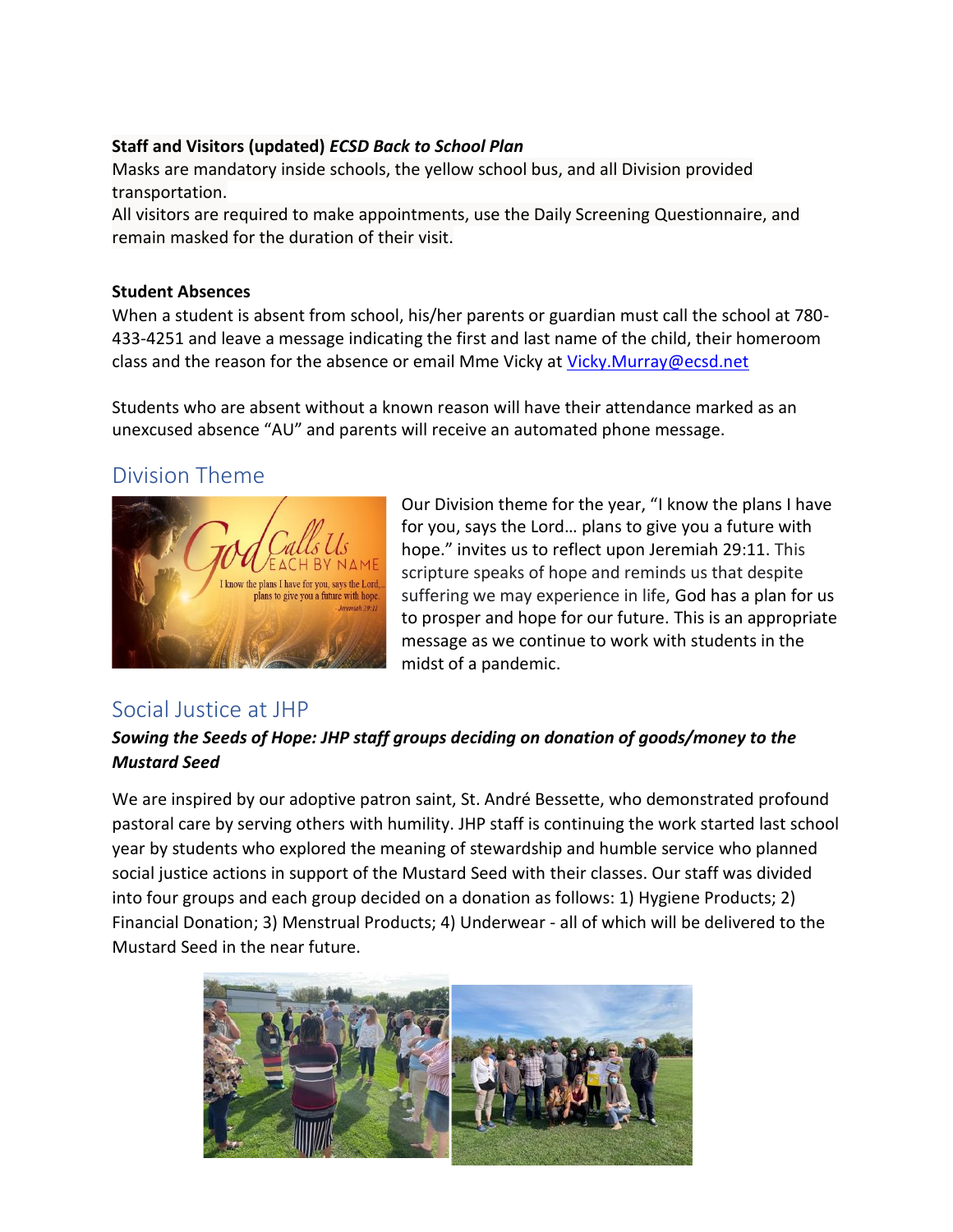



| September 15            | Gr. 7 Field Trip: Strathcona Wilderness Centre                            |
|-------------------------|---------------------------------------------------------------------------|
| September 16            | Curriculum Information - Google Classroom Launch at 4:00 PM               |
| September 17            | <b>School Picture Day</b>                                                 |
| September 21            | Gr. 10 Retreat Field Trip: Snow Valley Aerial Park                        |
| September 27            | Terry Fox School Run                                                      |
| September 28            | Gr. 12 Retreat-Pioneer Cabin                                              |
| September 30            | No School- National Day of Truth and Reconciliation                       |
| October 1 <sup>st</sup> | French Immersion Teaching Career Outdoor Scavenger Hunt<br>Gr. 10, 11, 12 |
| October 5               | School Council Virtual Meeting at 6:00 PM                                 |

## Office Hours



Our school office is open from 8:00 AM to 4:00 PM Monday, Tuesday, Wednesday, and Friday and 8:00 AM- 3:30 PM Thursday. Parents who call the school outside of these hours are asked to leave a clear message and we will return your call as soon as we are able to. Please remember that we will

be happy to give your child a message at the end of the day or at breaks in instructional time, such as recess or lunch. We thank you for your understanding of our wanting to protect learning time for all students by not interrupting classes for messages.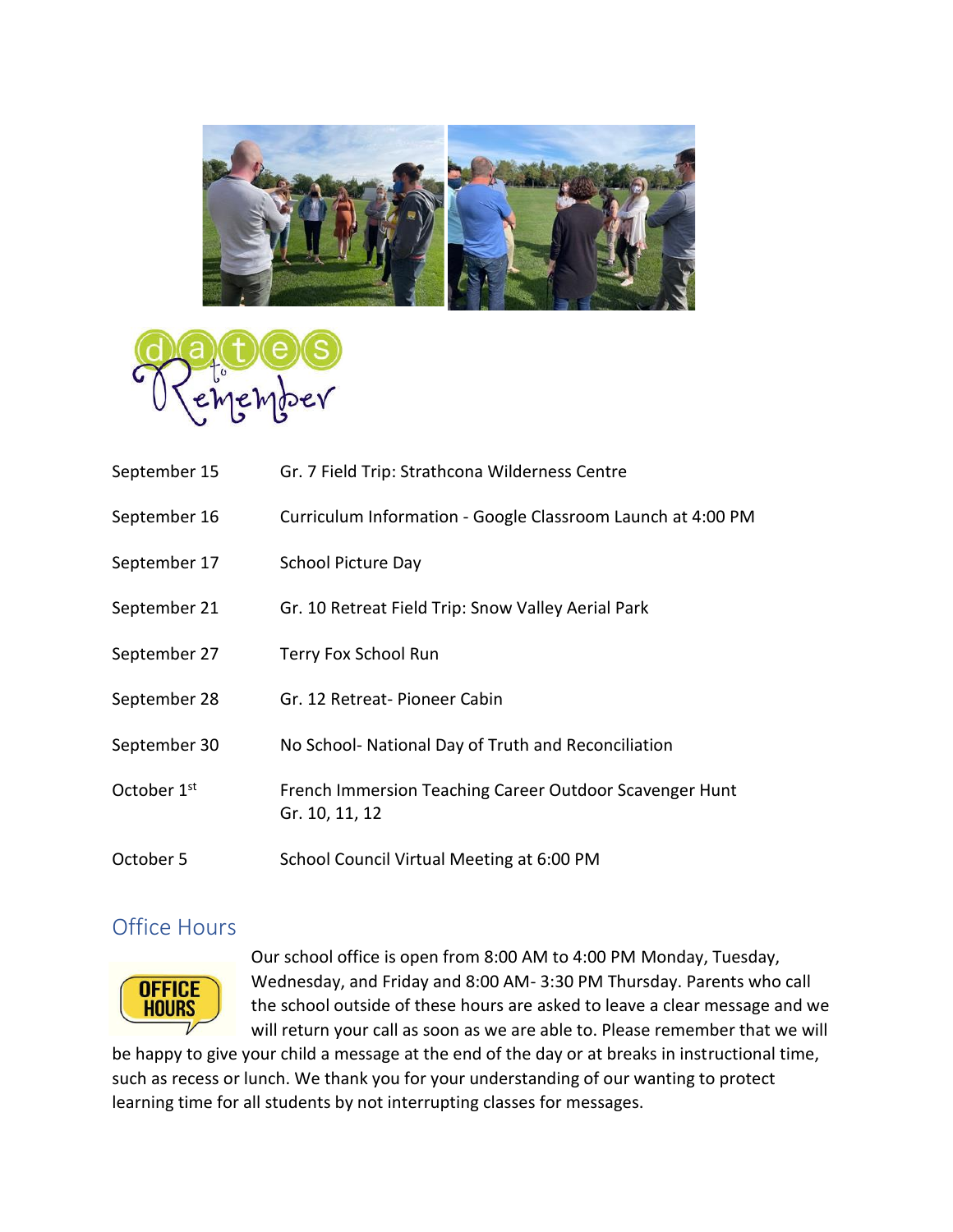# 2021-2022 Enrolment

We welcome all students and their families to the 2021-2022 school year! We are happy to count many new faces in Kindergarten through to Grade 12. Currently our total enrollment is 623 students grouped as follow:

| <b>Level</b>        | <b>At School Learners</b> |
|---------------------|---------------------------|
| Elementary          | 185                       |
| Kindergarten- Gr. 6 |                           |
| Junior High         | 289                       |
| Gr. 7- Gr. 9        |                           |
| High School         | 150                       |
| Gr. 10- Gr. 12      |                           |
|                     |                           |
| Total               |                           |

School Picture Day School pictures will be taken on Friday, September 17. Please mark your calendars!

# Curriculum Information

This year, our **Curriculum Information evening** will take place **online**, allowing for greater flexibility and safety. As of **September 16, at 4:00 pm**, teachers will post a word of welcome, curriculum information and a summary of classroom expectations and routines in their online classroom, be it a Google or a Microsoft Teams classroom. At the Junior and Senior High levels, you can expect an online classroom for each core subject or course. All families are invited to view the online classroom/s with their child and communicate directly with the teachers if you have any questions.

## My Child's Learning



Alberta Education publishes [My Child's Learning](https://www.learnalberta.ca/content/mychildslearning/) as a means of providing parents with an in-depth look at the subjects and programs available from kindergarten to

senior high school. Click on the "Customize My Printout" button to access information about Catholic education.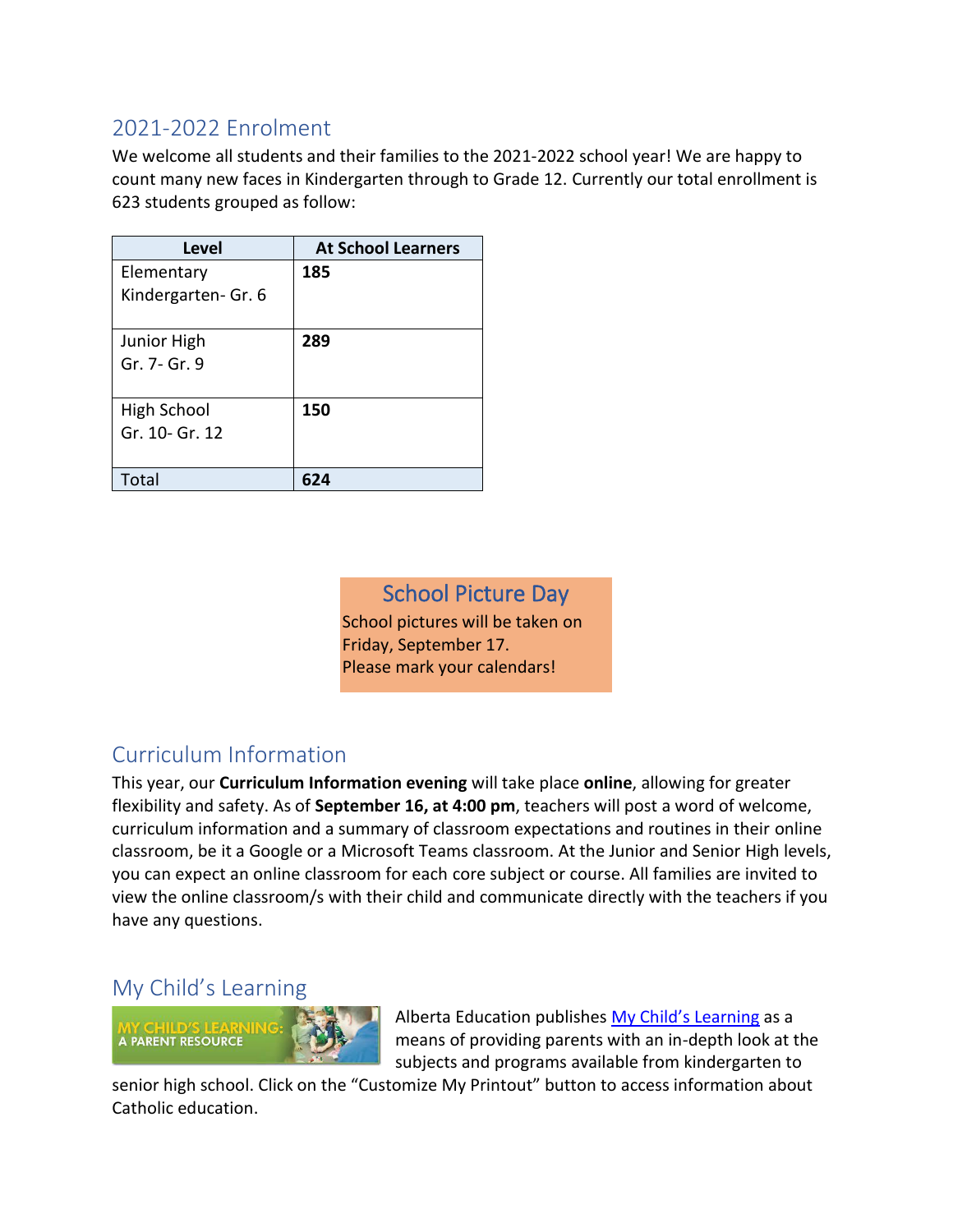# 2021-2022 Staff

## **Teaching Staff**

| Kindergarten       | Mme Aimee MacDougall        |
|--------------------|-----------------------------|
| Grade One          | Mme Beatrice Agnassoue      |
| Grade Two          | Mme Joelle Pressac          |
| <b>Grade Three</b> | Mme Marylene Lamy-Rittammer |
| <b>Grade Four</b>  | Mme Rita Tshiluba           |
| Grade Five         | Mme Jenice Fukushima        |
| Grade Six          | M. Geoffery Larochelle      |
| Music Gr.1-6       | M. Alexander Harvey         |

| Grade Seven             | 7A- Mme Lisette Trottier                        |
|-------------------------|-------------------------------------------------|
|                         | 7B- Mme Catherine Bacinski                      |
|                         | 7C- Mme Cathy Mabopda                           |
|                         | 7D-M. Bebe Kambou                               |
|                         |                                                 |
| Grade Eight             | 8A- Mme Lise Hartzell                           |
|                         | 8B-M. Tai Eng                                   |
|                         | 8C- Mme Danielle Groten                         |
|                         |                                                 |
| <b>Grade Nine</b>       | 9A-M. Roger Dery                                |
|                         | 9B- M. Philippe Chaylt                          |
|                         | 9C- M. Nzeugang/Mme Saad                        |
|                         |                                                 |
| <b>Subject Teachers</b> | Mme Joyce Smarya - FLA 8, 9, CTF 8, 9           |
| Gr. 7-9                 | M. Olivier Jolin-Roch - Education Physique 7, 9 |
|                         | Mme Megan Yakimets - CTF Foods & Fashion        |
|                         | Mme Zofia Lee - Instrumental Music              |
|                         | M. Alexander Harvy - Music Recording            |
|                         |                                                 |
| <b>Instructors</b>      | Mme Renelle Roy- Dance, Music Production        |
| Gr. 7-9                 | Mme Annique Shields- Visual Art                 |
|                         |                                                 |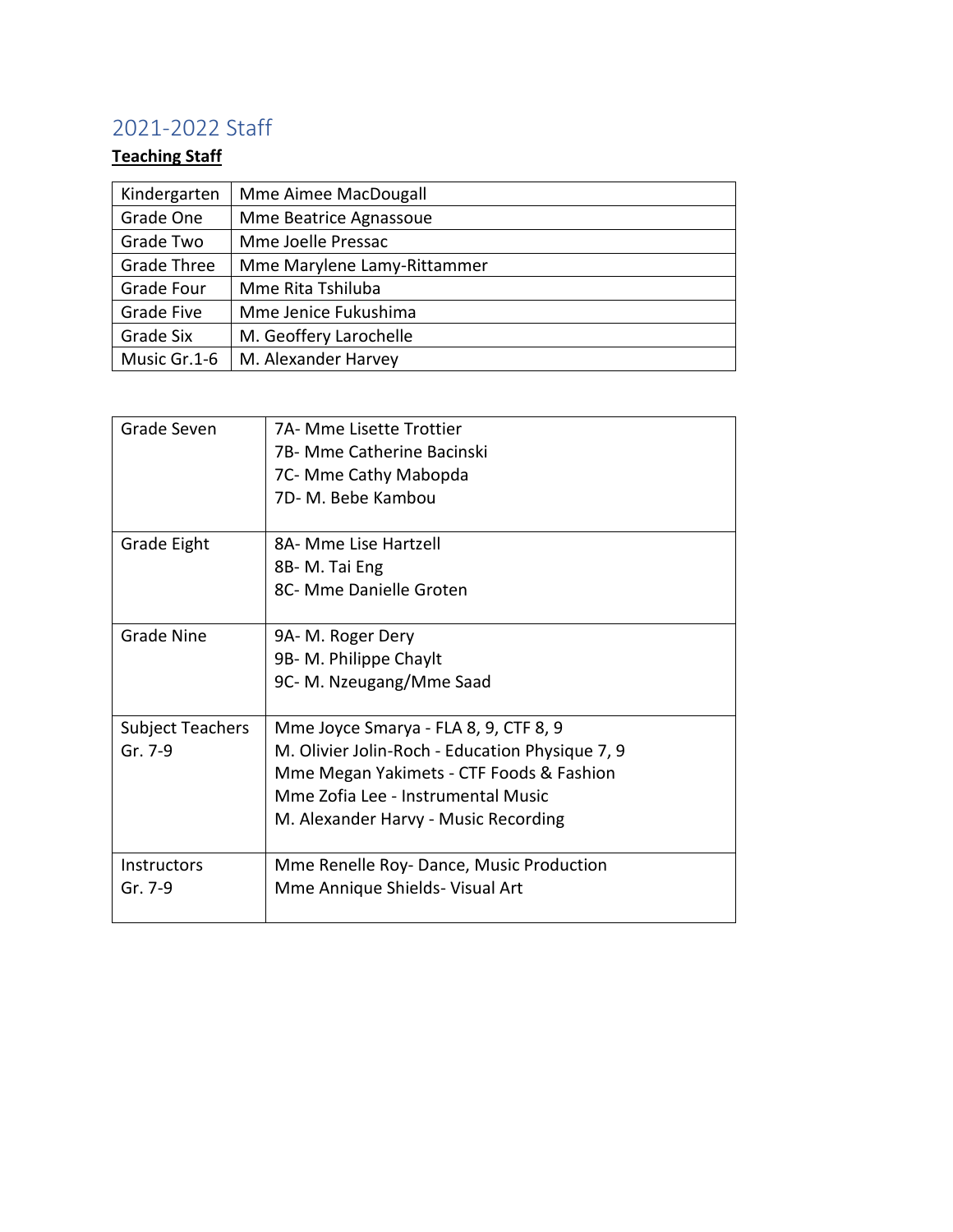|              | French Language Arts      | Mme Julia Saad                                           |
|--------------|---------------------------|----------------------------------------------------------|
|              |                           | Mme Corinne Bergman                                      |
|              |                           |                                                          |
|              | English Language Arts     | M. Jesse Crowley                                         |
|              |                           | Mme Danielle Groten                                      |
|              | Religion                  | M. Jesse Crowley                                         |
|              | <b>Mathematics</b>        | M. Jonathan Shields                                      |
|              |                           | M. Gerald Beaudoin                                       |
|              | <b>Sciences</b>           | Mme Jacqueline Landry                                    |
|              |                           | M. Celestin Nzeugang                                     |
|              |                           | M. Gerald Beaudoin                                       |
|              |                           | M. Olivier Jolin-Roch                                    |
|              |                           |                                                          |
|              | <b>Social Studies</b>     | M. Gilles Beaudoin                                       |
| Grades 10-12 |                           |                                                          |
|              |                           |                                                          |
|              | <b>Physical Education</b> | M. Olivier Jolin-Roch                                    |
|              |                           | Mme Jacqueline Landry                                    |
|              | CTS- Career and           | <b>Mme Megan Yakimets</b>                                |
|              | <b>Technology Studies</b> | M. Gerald Beaudoin                                       |
|              |                           |                                                          |
|              | <b>Fine Arts</b>          | Mme Zofia Lee- Music<br>Mme Annique Shields- Visual Arts |
|              |                           | Mme Renelle Roy-Dance                                    |
|              |                           | M. Jonathan Shields- Drama                               |
|              |                           |                                                          |
|              | Learning Coach            | Mme Colleen Dunkley                                      |
|              | <b>Graduation Coach</b>   |                                                          |
|              | Academic counsellor       |                                                          |
|              |                           |                                                          |

| Learning Coaches | Mme Brigitte Levasseur |
|------------------|------------------------|
| l K-9            | Mme Julia Saad         |
|                  | Mme Collen Dunkley     |
|                  |                        |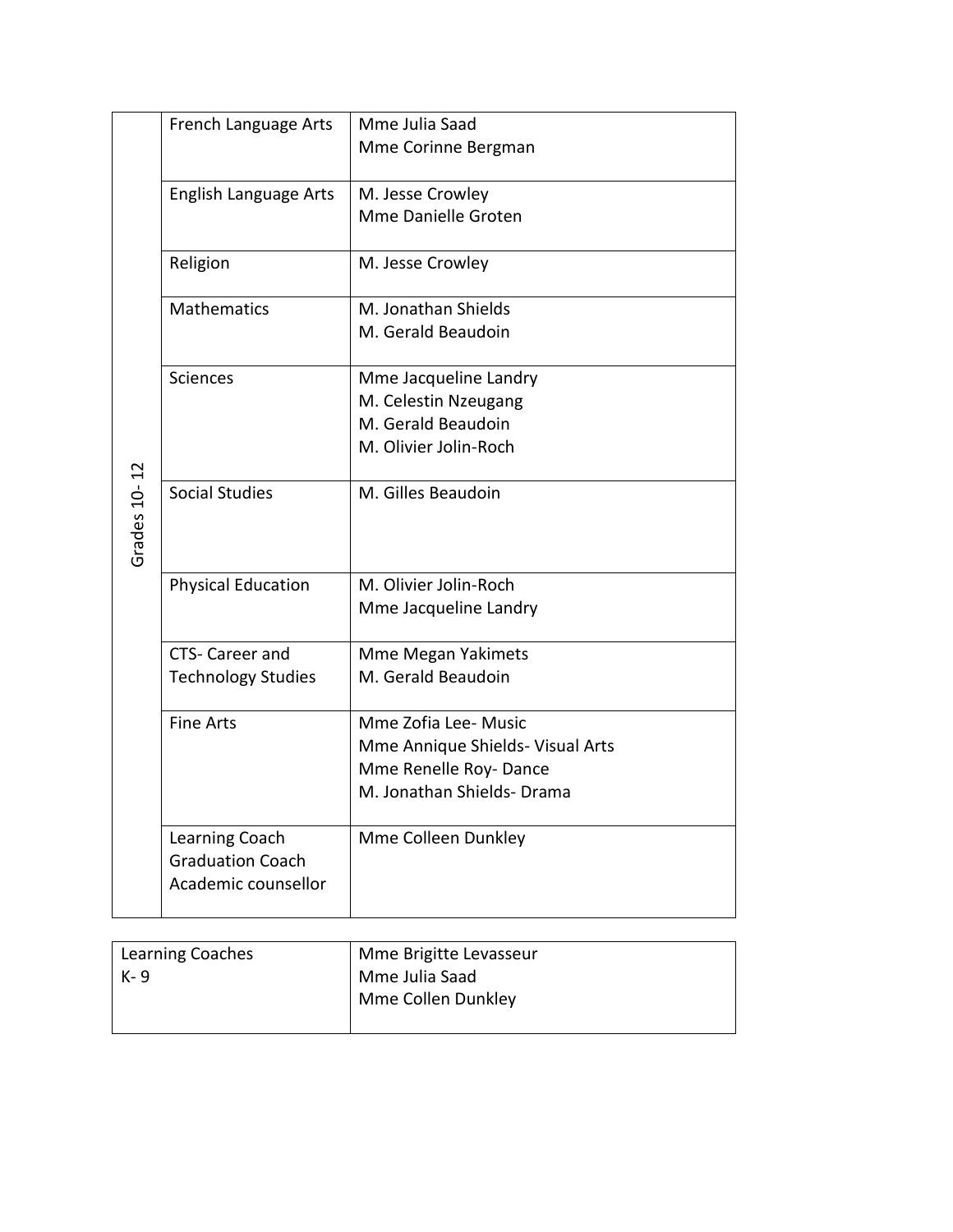#### **Classroom Support Staff**

| Educational Assistant         | Mme Gaetane Levesque (K- Gr. 6) |
|-------------------------------|---------------------------------|
| Science Laboratory Technician | Mme Isabella Pierce (Gr. 10-12) |

#### **Multi-Disciplinary Team**

| Family School Liaison<br>Social Worker | M. Greg Akuh       |
|----------------------------------------|--------------------|
| Psychologist                           | Mme Julie D'Astous |

#### **Clerical Support Staff**

| Administrative  | Mme Emaelle St-Pierre-Danis |
|-----------------|-----------------------------|
| Assistants      | Mme Vicky Murray            |
|                 | Mrs Canh Phan- (Finances)   |
| Media Resources | Mme Christianne Yarmuch     |

#### **Custodial Staff**

| <b>Head Custodian</b> | Mr. Caetano Magalhaes |
|-----------------------|-----------------------|
| Senior Custodian      | Mr Dariusz Ostrzygalo |
| Custodians            | Mr. Edwin Regis       |
|                       | Mr. Fernando Fajardo  |

#### **School Administration**

| Principal                   | Mme Guitta Kodershah   |
|-----------------------------|------------------------|
| <b>Assistant Principals</b> | M. Mark Huculak        |
|                             | Mme Brigitte Levasseur |

## Personal Property/Electronic Devices



Students are responsible for all personal property, including electronic devices. All personal items should be clearly marked with the student's name. This makes it much easier to return items to students if they are misplaced and reduces the number of items collected - and often not claimed - in our Lost and Found bins. Students should never leave money and valuables unattended.

**The school cannot be responsible for damage or loss and we do not investigate in the event that these items go missing.**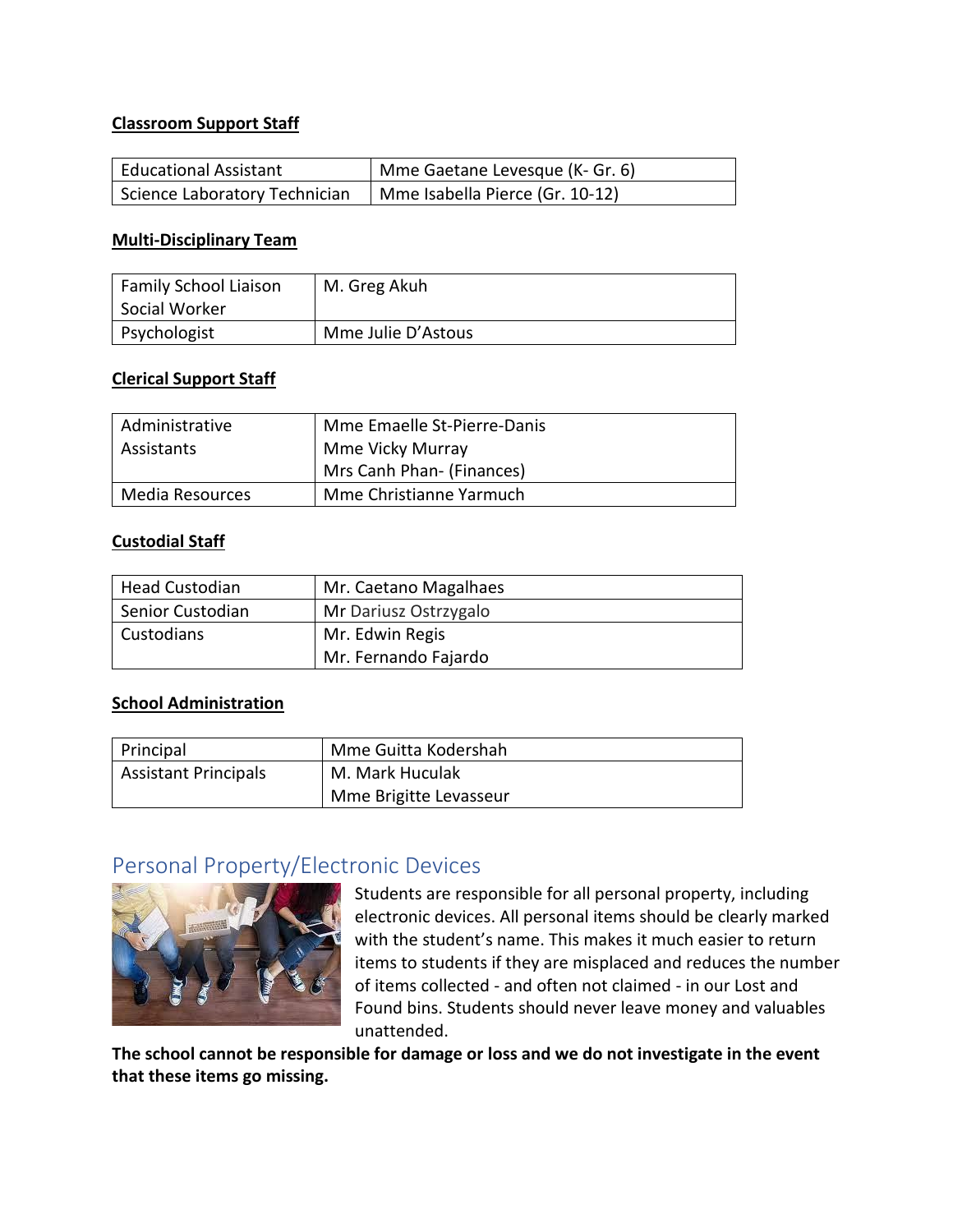# Tips for Parents

1. Show an interest.

2. Make every day an opportunity to learn.

3. Encourage your child to investigate, discover and imagine.

4. Work and play together.

5. Read with your child.

6. Help them find math everywhere.

Parents play a vital role in supporting their children's education. There are a number of ways that parents can help their children to succeed at school.

➢ Use PowerSchool to access your child's marks and assignments in a secure online environment. Elementary parents are urged to check the student agenda regularly.

 $\triangleright$  Read the monthly newsletter and check our website often. The newsletter includes information that can answer many questions you may have, and it will alert you to upcoming events. The newsletter is posted online on the Newsletter page of the website:

<https://www.ecsd.net/8410/page/3403/school-newsletter>



This year, we will once again concentrate on increased ongoing assessment as well as an emphasis on communicating and understanding key learner outcomes and the criteria for success to support next steps in learning.

There will be two report cards – the first in January and the second in June.

Student-led conferences will take place in November and March, and discussion will focus on student achievement with evidence of learning from work completed to that point. Teachers enter marks and comments for each assessment directly into the PowerSchool gradebook. For parents, this is like having access to a student report card at any point in time. Teachers will follow up via email with parents who do not attend student led conferences, as this communication is very important for student success.

Student-led conferences and report cards for this school year are scheduled for: Student Led Conferences: November 25, 2021 First Report Card: January 28, 2022 Student Led Conferences: March 24, 2022 Final Report Card: June 29, 2022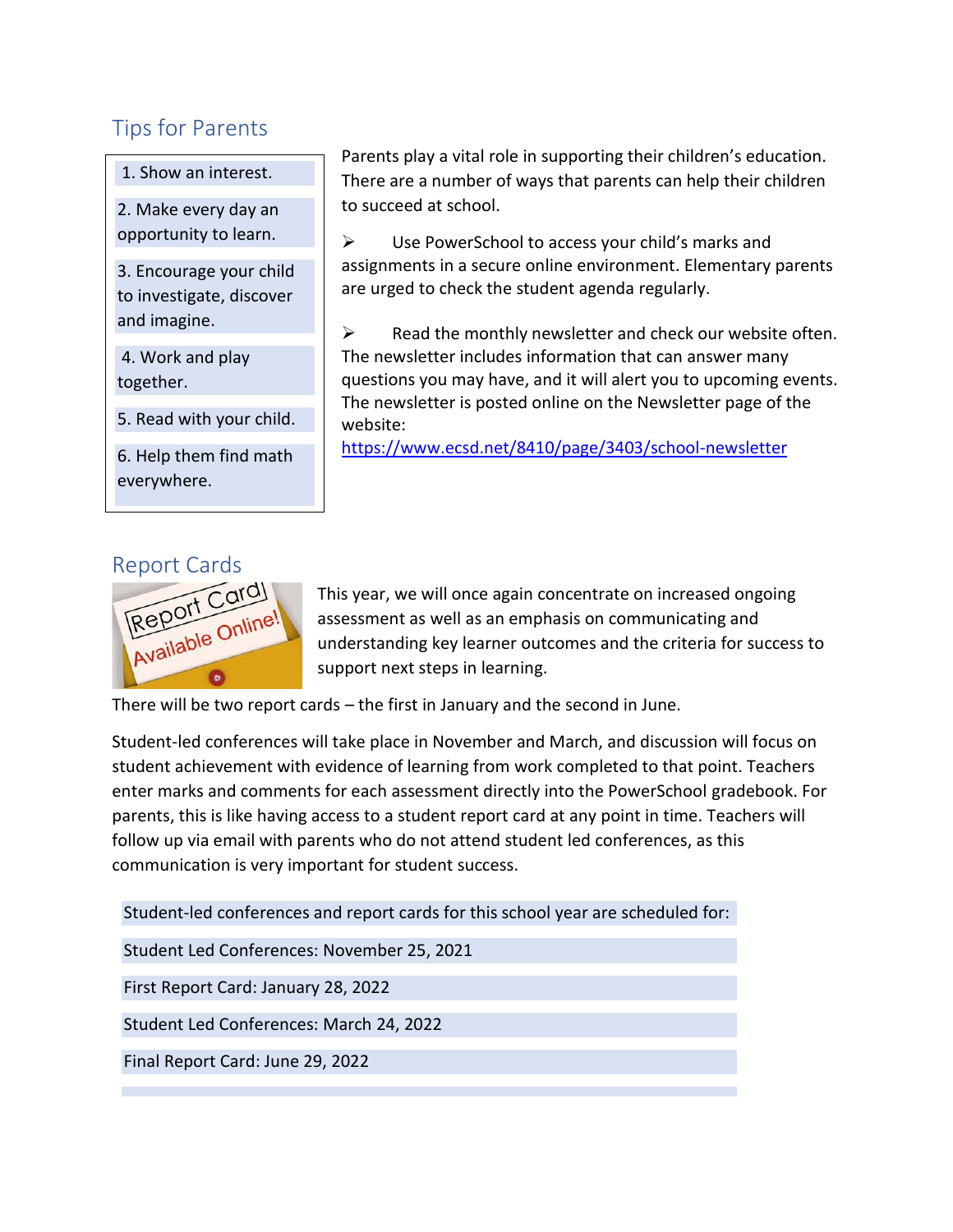Report cards are available online to parents/guardians via the PowerSchool parent portal. Parents/guardians who are new to ECSD will be provided with their own PowerSchool passcode which will allow them to view the report card online.

PowerSchool not only gives parents access to their child's report card, but also access to other school and classroom information. PowerSchool accounts remain in effect from year to year, so parents only need to create an account once.

# Updating Registration Information

ECSD now uses digitized student records. Parents are able to view registration information and update it online. Parents are asked to check this information over carefully and make any necessary changes. We also ask that parents of students who are of First Nations, Metis or Inuit descent identify this on the registration forms. In some cases, this enables us to access additional support for students. It is extremely important that we have accurate information regarding our students in the event of an emergency.

## Litterless Lunch



Did you know that over the course of one year, a typical student sends the equivalent of their own body weight in waste to a landfill just from conventionally packed school lunches? Students often throw items that they do not like away. As well, organic waste, such as apple cores and banana peels, can attract stinging insects which

can pose a danger. Single use plastics are often not recyclable and end up in landfills.

We are committed to reducing waste in our school. In an effort to cut down on food and plastic waste, we are asking students to pack uneaten food items, recyclables and waste back in their lunch boxes to be disposed of at home. To facilitate this, students are asked to pack their lunches in sealed reusable containers so uneaten food can be sent home in the same container.

Students are required to bring a lunch from home that does not need to be heated. **Microwaves will not be available for use.**  Thank you for your cooperation and understanding!

## Safety Drills



In general, we will be practicing our fire drills in the Fall and Spring. We will practice lockdown and procedures in the winter months. These valuable exercises are required so that the staff and students are aware of what the procedures are should one of these events occur. For some of

these practices, the students will be aware that they will occur. Other practices will be surprise events. In all cases, the office will make an announcement following the practice.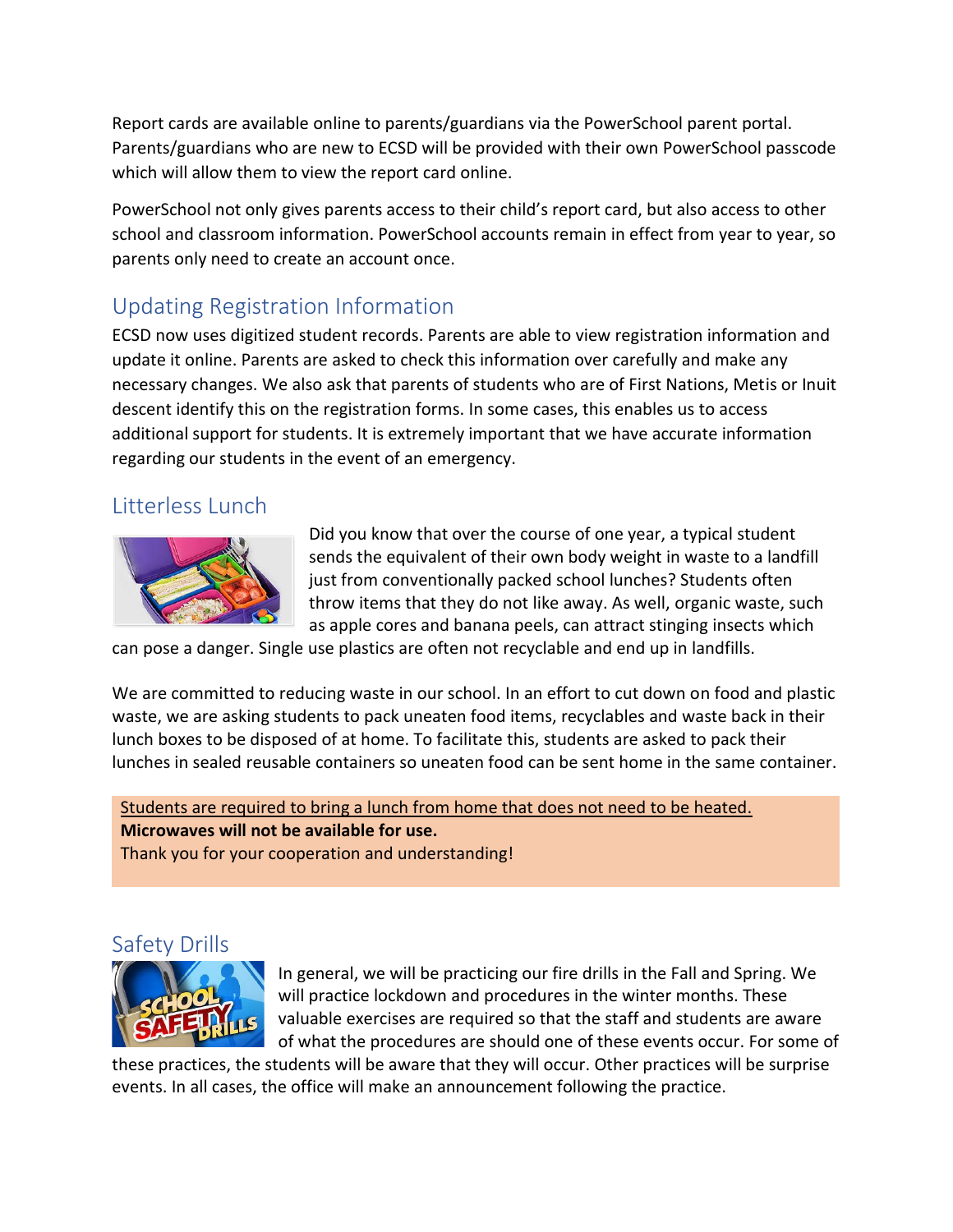# School Website



ABOUT PROGRAMS STUDENTLIFE NEWS

**REGISTER NOW** 

Our school website can be accessed by using either [www.jhpicard.ecsd.net](http://www.jhpicard.ecsd.net/) or [www.ecsd.net/8410](http://www.ecsd.net/8410)

Content on the website has been organized into four broad categories: ABOUT- PROGRAMS -STUDENT LIFE NEWS

Menus and submenus can be found by clicking on these categories along the top menu bar. A great deal of information is posted on our school website. Please check the website frequently for updates about news and school events, calendar dates, activities, and district events.

# School and Transportation Fees

![](_page_10_Picture_8.jpeg)

School and Transportation fees are now due. School fees are directed toward items such as software subscriptions and consumable items for students including supplies for junior high complementary courses such as foods, or art, and extracurricular activities such as sports teams or clubs.

Every effort has been made to keep school fees as reasonable as possible. We recognize that payment of fees in September can be difficult, especially for those parents who have more than one child attending school.

All fees may be paid online through PowerSchool. Parents who are unfamiliar with making payments through PowerSchool are invited to contact our school office for assistance.

School Fees have been posted on our website <https://www.ecsd.net/8410/page/3336/school-and-transportation-fees>

![](_page_10_Picture_13.jpeg)

# Terry Fox Virtual Run- September 27